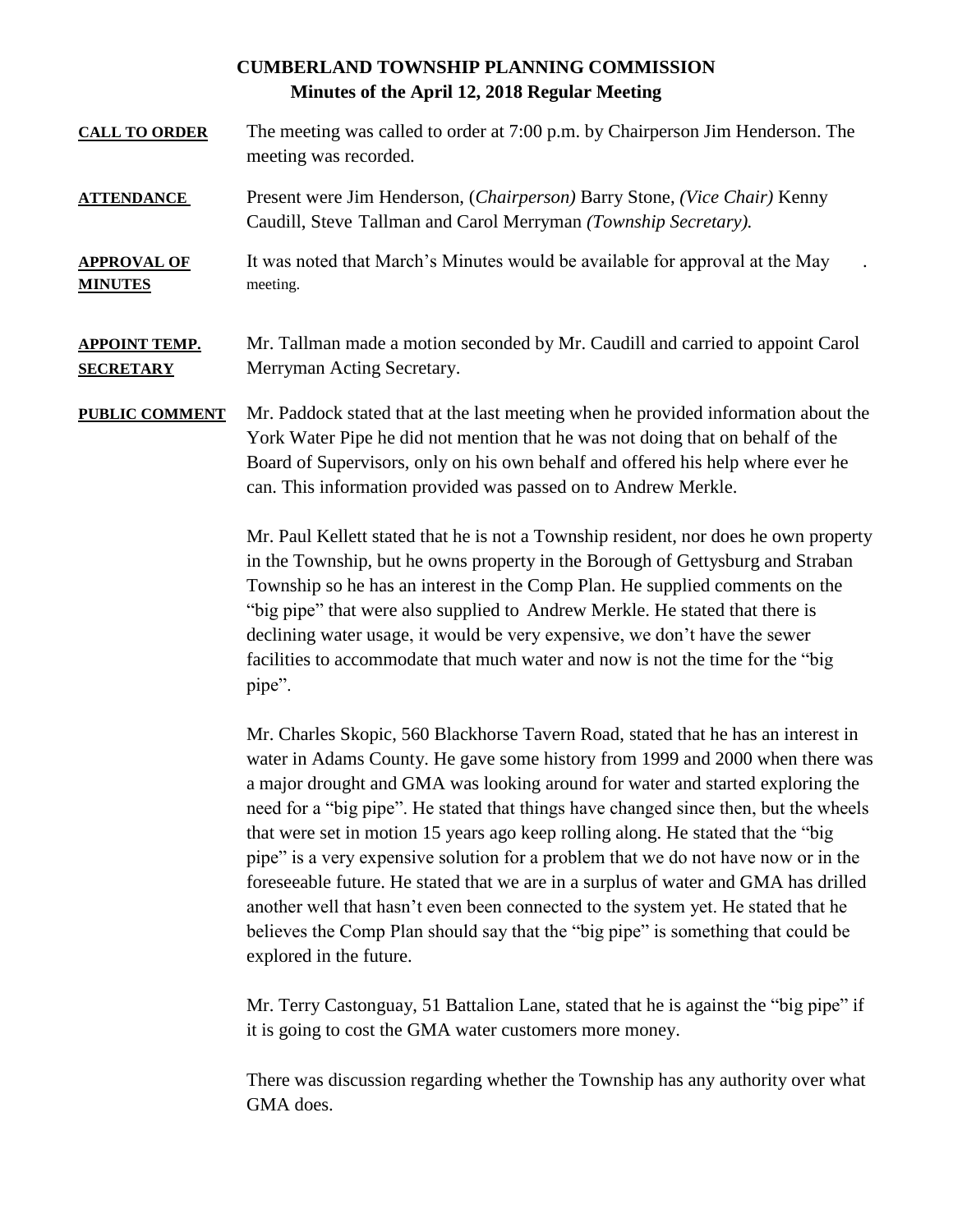Ms. Karey Burkholder, Battalion Lane, stated that she feels that this is a very expensive and vulnerable insurance policy. She added that there could be new technology and better ways to tap into the water that we already have.

Mr. Don Kauffman questioned the county planners that are working on the Comp Plan regarding the capacities currently listed in the Comp Plan. He stated that they cannot be correct and asked if this is being driven politically?

There was more discussion about Mr. Kauffman's question.

Ms. Karey Burkholder asked about the definition of retirement community and stated that it should be the same type of housing that is located around them. After some discussion, it was decided that this is more for the Zoning update that will follow.

## **ACTIVE BUSINESS** Chairperson Henderson asked that the commission continue their review where it was left off last month and Mr. Caudill brought up the following things:

On page 100 it talks about reducing the number of parking spaces in the borough and he already gets negative comments from his guests that stay at his Bed and Breakfast about the lack of parking in the borough.

On page 119, A1.1 Concentrated Animal Operations should only be allowed in the Agricultural Enterprise and the current language reads that it should be encouraged in the Agricultural Enterprise. Carly Marshall stated that this is a zoning matter and the Comp Plan is a policy document.

Mr. Tallman asked about the Composite Character Areas map on pg. 32 and the definition of Rural Residential on pg. 45. Mr. Tallman added that an area that was previously designated as a "growth area" is shown as an "Agricultural Character Area Type" and shown on the Future Land Use Map as Rural Residential. Carly Marshall explained that the Future Land Use Map is what the Township will be using to guide their zoning and the Township residents asked for the removal of any references to Agriculture in that area. Mr. Tallman asked if the state would have a problem with that change and Carly Marshall stated that the Township would just be increasing the intensity of their zoning. Mr. Tallman also asked about one dwelling unit per five acres in Rural Residential. There was a lengthy discussion regarding Concentrated Animal Operations and the state's view on Agriculture. Carly Marshall asked for clarification whether they want the area to remain Rural Residential or changed back to Rural Landscape. Mr. Tallman and Mr. Stone stated that they did not want to see the area changed back to Rural Landscape. The conversation moved on to a lack of areas in Cumberland Township for retail and commercial growth, development at the major intersections and also along Biglerville and Fairfield Roads.